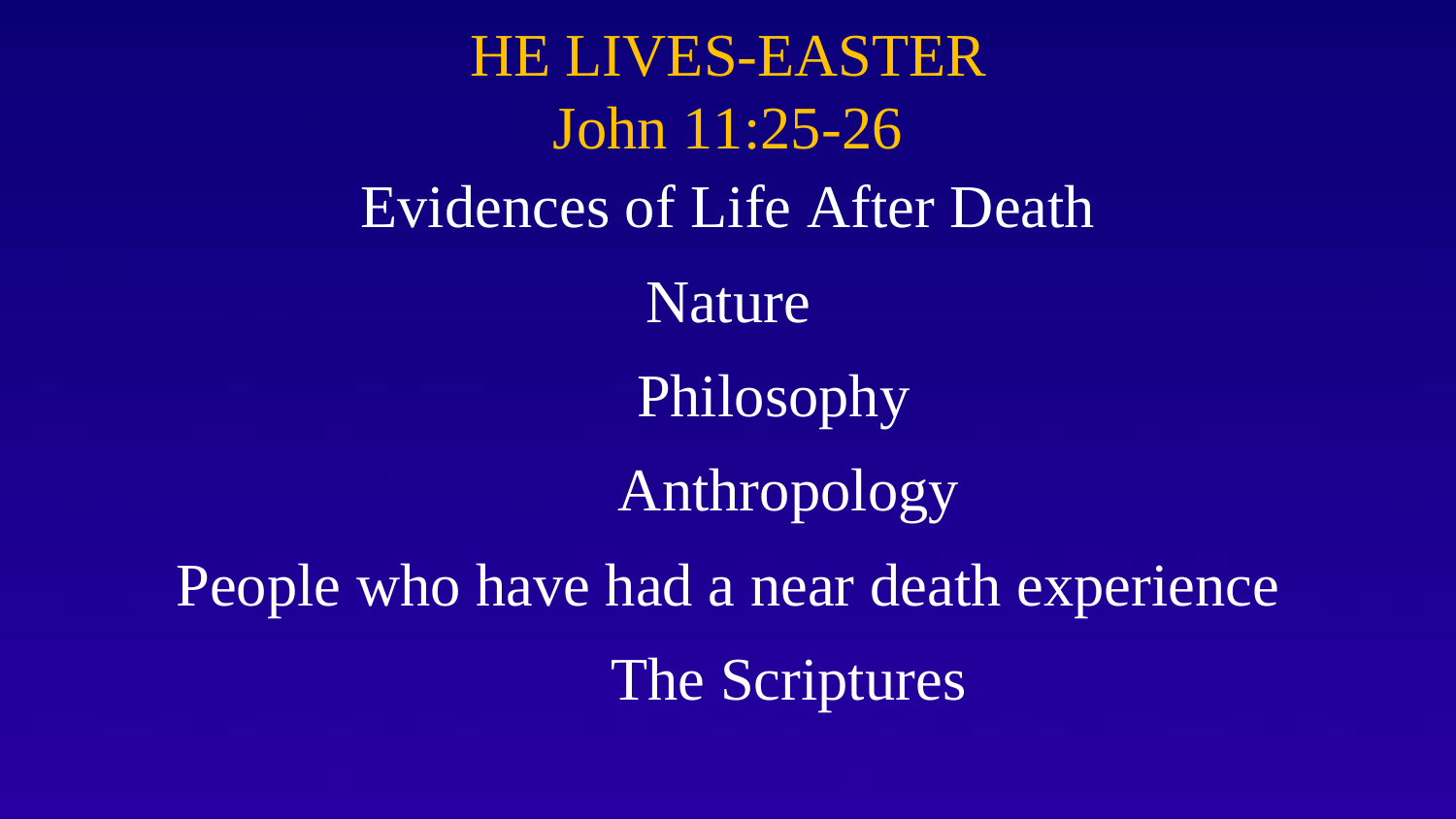

There will be a universal resurrection The Bible teaches a resurrection of the just and the unjust (Acts 24:15) There will be a universal judgment The big question at the judgment is going to be who you believe? And what have we done with sin?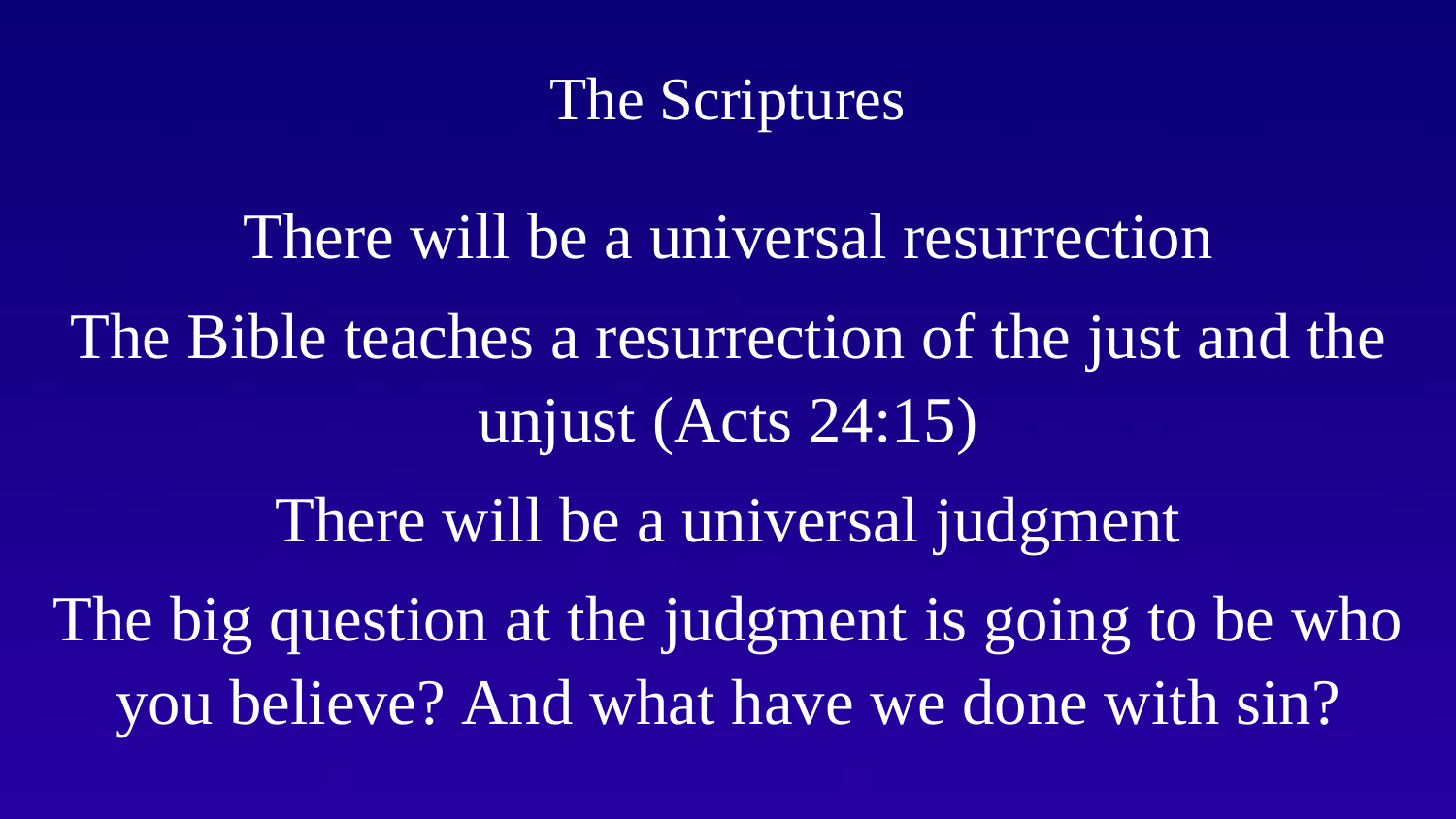## The Scriptures

There will be two groups of people there at the judgment

The wicked and the righteous There will be goats and there will be sheep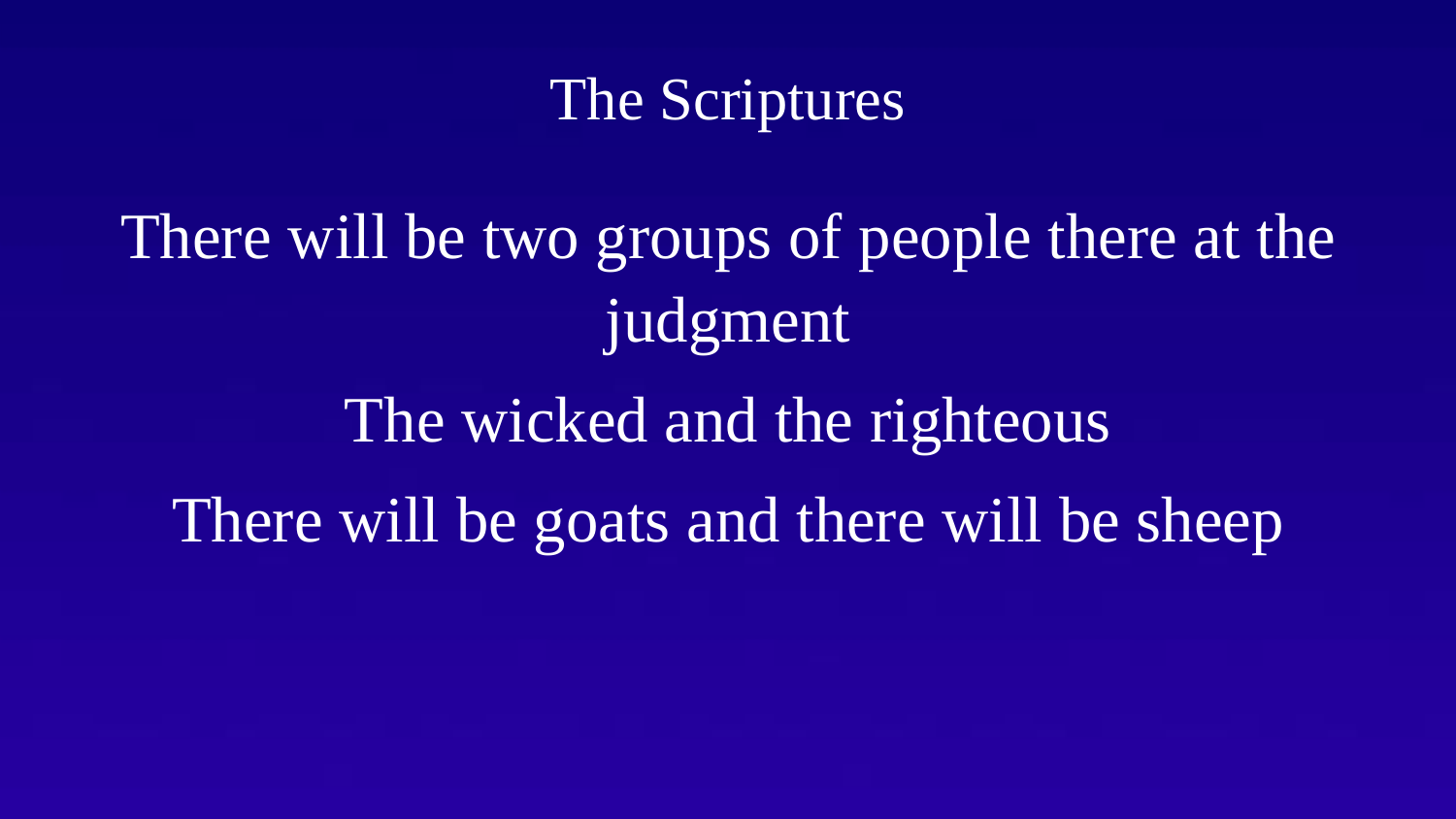The Scriptures

There will be two destinations There will be heaven for those who have believed in Jesus and are following Jesus There will be hell for those who have not believed and followed Jesus and desire to distant themselves from God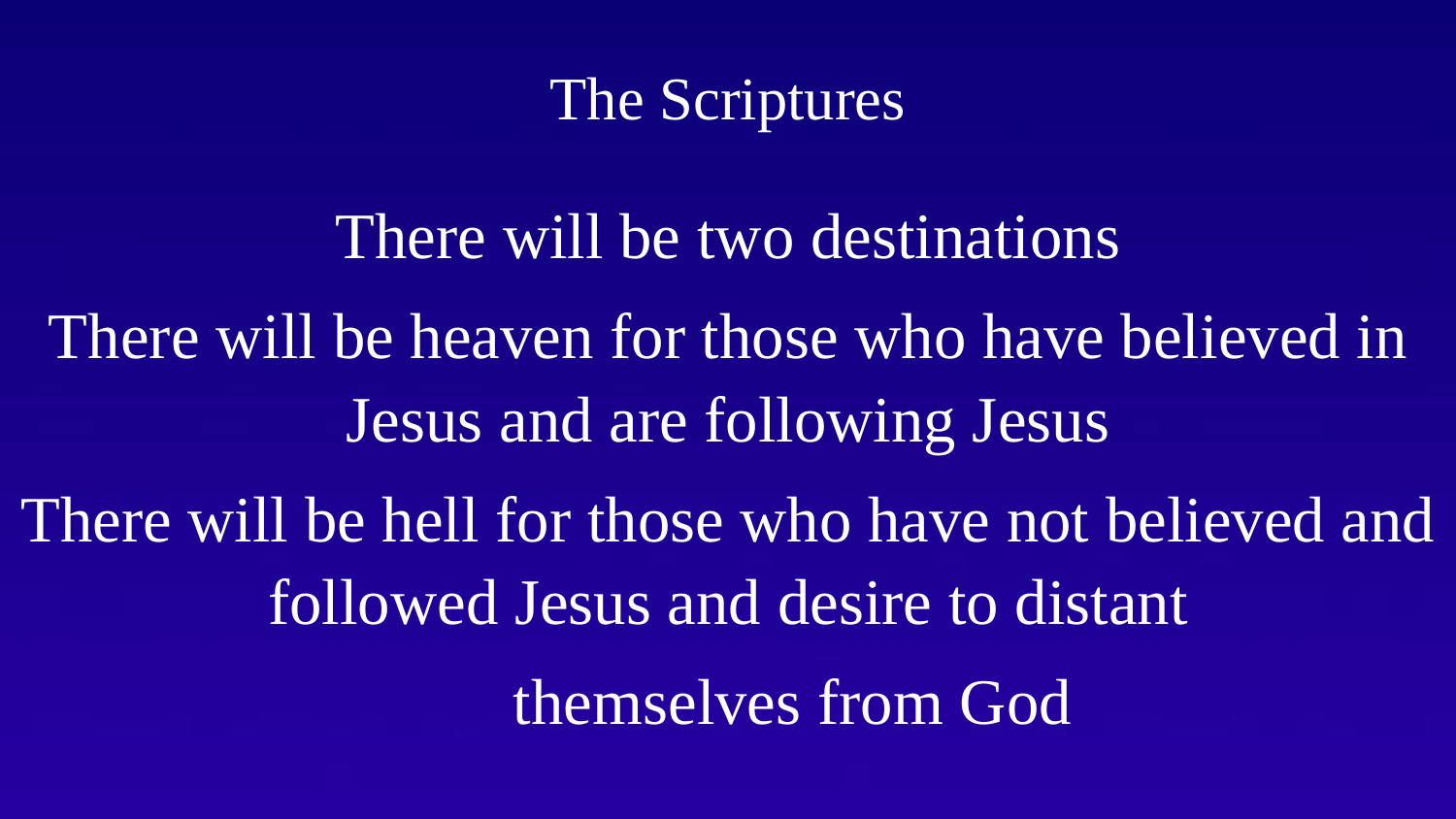The Contrast Between Heaven and Hell

# Heaven is light,Hell is darkness

In hell you can do everything you ever wanted to do – ALONE

Heaven is light and being with people In hell we have the figure of fire and the gnashing of teeth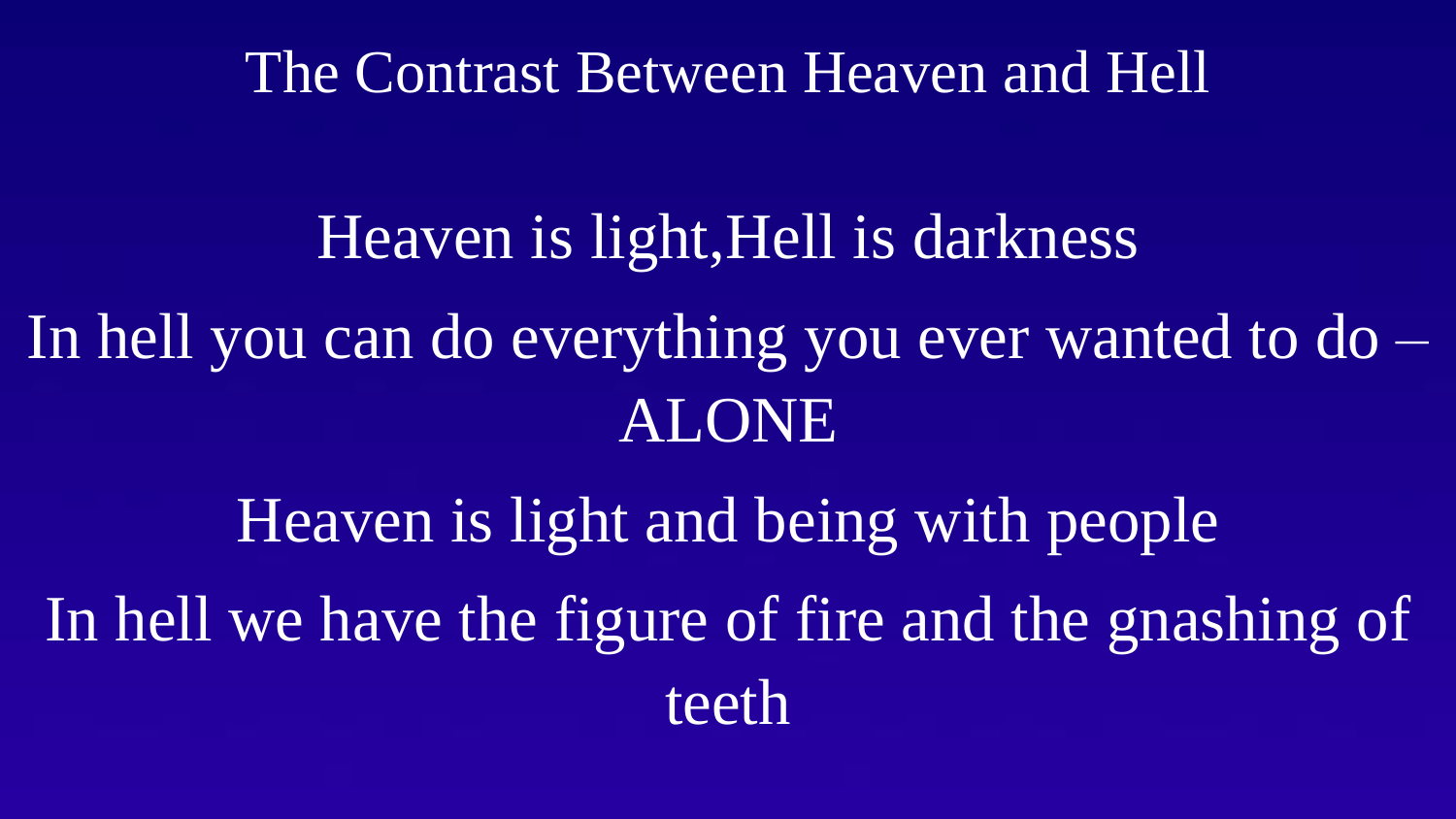## T.S.Eliot

He calls it the Great Void, the land of ugly nothingness We might imagine it as the one place in the universe where you are utterly, totally and eternally alone.

You scream and no one answers. You cry for help, but no on hears your voice. You are falling, falling, falling through the darkness. You are alone. That's what Hell is like. The place of utter loneliness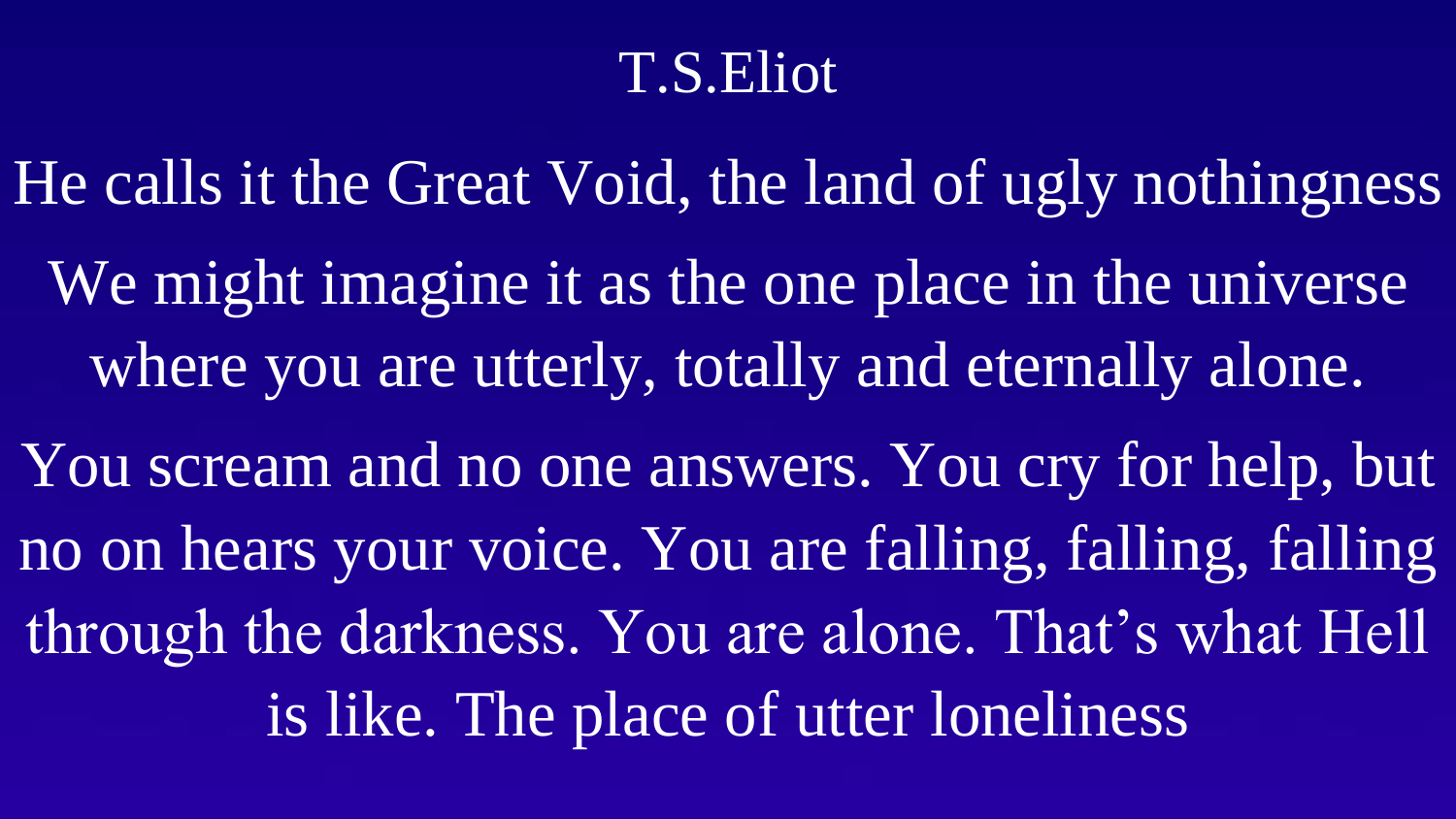#### The Centerpiece of Heaven and Hell

The centerpiece of heaven and hell is you get the desires of your heart

#### Jesus said

I am the resurrection and the life. The one who believes in me will live, even though they die; 26 and whoever lives by believing in me will never die.